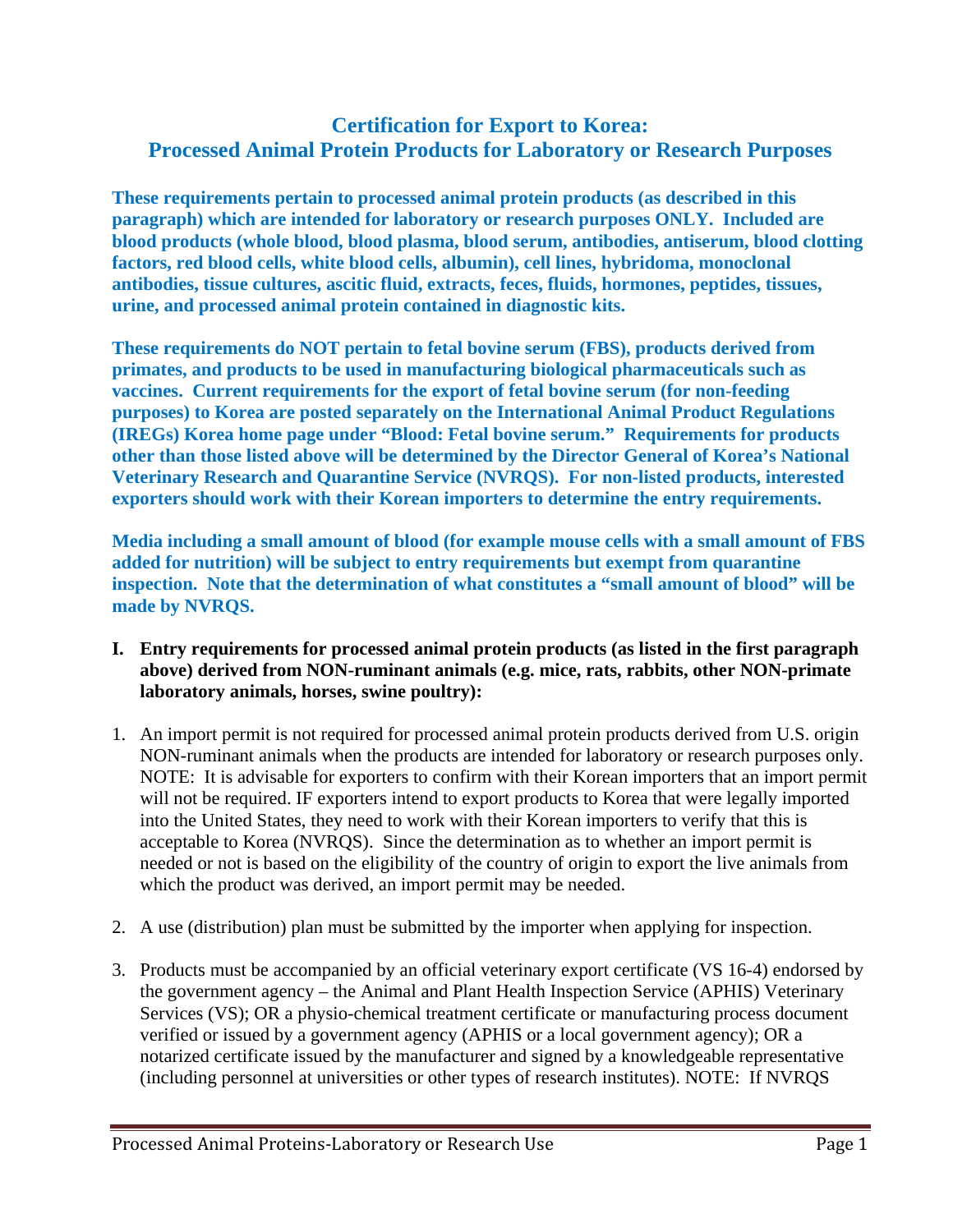determines that an import permit is needed, the only certification option is an official VS 16-4 endorsed by APHIS/VS.

- 4. The accompanying document (using one of the three options noted above) must include the following statements. If the VS 16-4 option is used, it will be endorsed by APHIS/VS on the basis of a notarized affidavit provided by the exporter/manufacturer, and the certification statements must be preceded by "This office has on file a notarized affidavit from [insert name of exporter/manufacturer] verifying the accuracy of the statements below."
	- 1) The materials described herein or below\* were derived from [*insert animal species of origin*].
	- 2) The products are U.S. origin or (alternatively) 2) the products were legally imported from [*insert country of origin*]. \*\*
	- 3) The products are intended for laboratory or research purposes only.
	- 4) The products were manufactured, processed, and handled in such a manner as to prevent the transmission of communicable disease pathogens.
	- 5) The products were manufactured, processed, and handled in such a manner as to prevent cross-contamination with BSE-related materials (e.g., SRMs\*\*\* or any materials contaminated with SRMs).

\*If an official VS 16-4 is used, the name/description of the materials (blood, plasma, etc.), as well as the species of origin, should be included in the Product Section of the VS 16-4. If other types of documents are used, the name/description of the materials should be included in the body of the document.

\*\*If the products for export to Korea were legally imported into the United States from a third country, the certification statements for Korea must be supported by the documentation (export certificate) provided by the country of origin.

\*\*\*SRMs or specified risk materials, as used here, means the skull, brain, eyes, trigeminal ganglia, spinal cord, dorsal root ganglia, and vertebral column (excluding the vertebrae of the tail, the transverse processes of the thoracic and lumbar vertebrae, and the wings of the sacrum) from cattle 30 months of age or older; and the tonsils and distal ileum from cattle of all ages. NOTE: Although materials such as brain or spinal cord are NOT considered SRMs if derived from cattle less than 30 months of age, it is likely that Korea will not permit the entry of these materials. If products are composed of tissues or tissue cultures containing these types of materials, exporters are advised to work with their Korean importers to determine if the products will be allowed entry.

[Neither the asterisks nor the explanatory information should appear on a VS 16-4.]

**II. Entry requirements for processed animal protein products (as listed in the first paragraph of this document) derived from ruminant animals (e.g. cattle, sheep, goats, bison, cervidae such as deer or elk, exotic ruminants):**